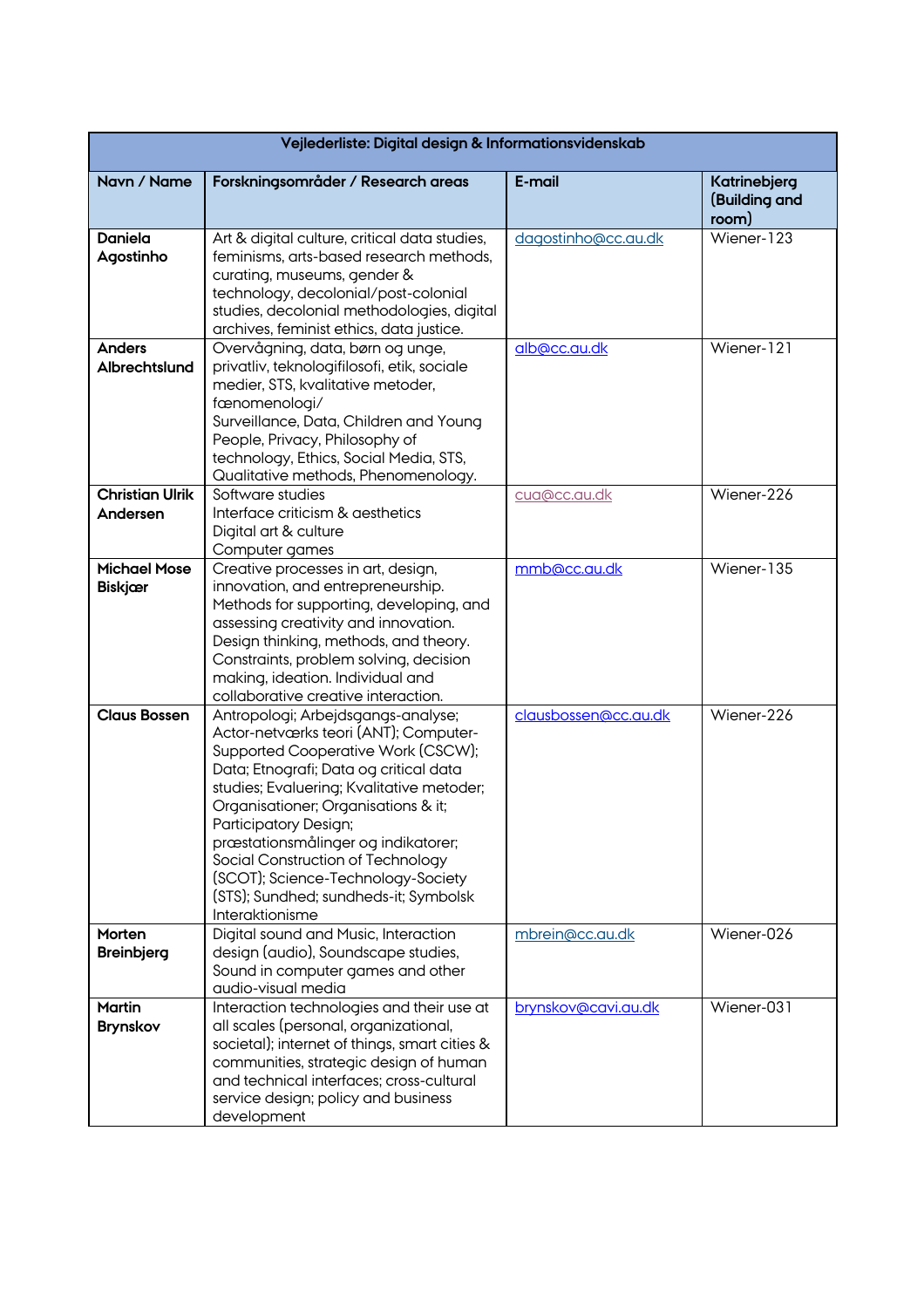| Peter<br>Dalsgaard                  | Interaction design; Human-Computer<br>Interaction; design processes and theory;                                                                                                                                                                                                                                                                                                      | dalsgaard@cavi.au.dk | Wiener-241                                                            |
|-------------------------------------|--------------------------------------------------------------------------------------------------------------------------------------------------------------------------------------------------------------------------------------------------------------------------------------------------------------------------------------------------------------------------------------|----------------------|-----------------------------------------------------------------------|
|                                     | creativity; participatory design                                                                                                                                                                                                                                                                                                                                                     |                      |                                                                       |
| <b>Peter Danholt</b>                | Organisation & it(IS, CSCW, PD MM.),<br>sundheds-it, data og samfund, socialt<br>arbejde, kvalitative metoder og<br>etnografi, STS (ANT, feministisk STS,<br>teknologistudier, posthumanisme,<br>infrastrukturstudier mm.), videnskab og<br>politik, designprocesser og politik, klima<br>og det antropocœne, governmentality<br>(styring, indikatorer, præstationsmåling<br>$mv.$ ) | pdanholt@cc.au.dk    | Wiener-125                                                            |
| Christian<br><b>Dindler</b>         | UX, Design in Industry, Interaction Design<br>and Children, Design Theory, Interaction<br>Design, Participatory Design, Human-<br>Computer Interaction                                                                                                                                                                                                                               | dindler@cc.au.dk     | Wiener-237                                                            |
| <b>Eva Eriksson</b>                 | Interaction design, Human-computer<br>Interaction, Participatory design, Child-<br>computer interaction, Design<br>methodology                                                                                                                                                                                                                                                       | evae@cc.au.dk        | Wiener-130                                                            |
| Shuang L.<br>Frost                  | Digital platforms (gig economy, E-<br>commerce), Artificial Intelligence and<br>Culture, Algorithmic Life and<br>Datafication, Future of Work, Community-<br>based Innovation, Female Startups and<br>Entrepreneurship, Ethnographic methods<br>and Anthropological Approaches, Text<br>Analysis, International Contexts.                                                            | shuangfrost@cc.au.dk | Wiener-121                                                            |
| <b>Kim Halskov</b>                  | Interaction design, Design creativity,<br>Design thinking, Design Theory, Human-<br>Computer Interaction, User experience<br>design                                                                                                                                                                                                                                                  | Halskov@cavi.au.dk   | Wiener 138                                                            |
| <b>Marie</b><br>Koldkjær<br>Højlund | Soundscape, lydkunst, lydmiljøer,<br>lydkultur, stilhed/støj, klima og støj,<br>støjproblematikker, lydvandringer,<br>lyddesign, lyd/musik og sundhed,<br>interaktionsdesign og lyd,<br>musikproduktion, teknologi og musik/lyd,<br>lytning                                                                                                                                          | musmkh@cc.au.dk      | Bygning 5347,<br>224                                                  |
| Lone Koefoed<br><b>Hansen</b>       | Design, kritisk design, feminisme,<br>intersektionalitet, inklusion, womens<br>health og teknologi til handicap, alt med<br>brugerundersøgelser, interviews og<br>anvendelse af grounded theory,<br>praksisbaseret forskning, æstetik, digital<br>kunst, aktivisme, UX, design thinking,<br>designanalyse, sociale medier                                                            | koefoed@cavi.au.dk   | Langelandsgade<br>139, bygning<br>1580, lokale 339<br>(OBS: Kasernen) |
| Ole Sejer<br><b>Iversen</b>         | Participatory Design, HCI, CSCW, Child-<br>computer Interaction, User experience<br>design, Design studies, Design theory,<br><b>Interaction Design</b>                                                                                                                                                                                                                              | oiversen@cc.qu.dk    | Wiener-035                                                            |
| <b>Peter Gall</b><br>Krogh          | Interaction Design; Product Design;<br>Service design; Aesthetics of products<br>and interactions; What to design when<br>design has already happened?;                                                                                                                                                                                                                              | pkrogh@cc.au.dk      | Wiener-033                                                            |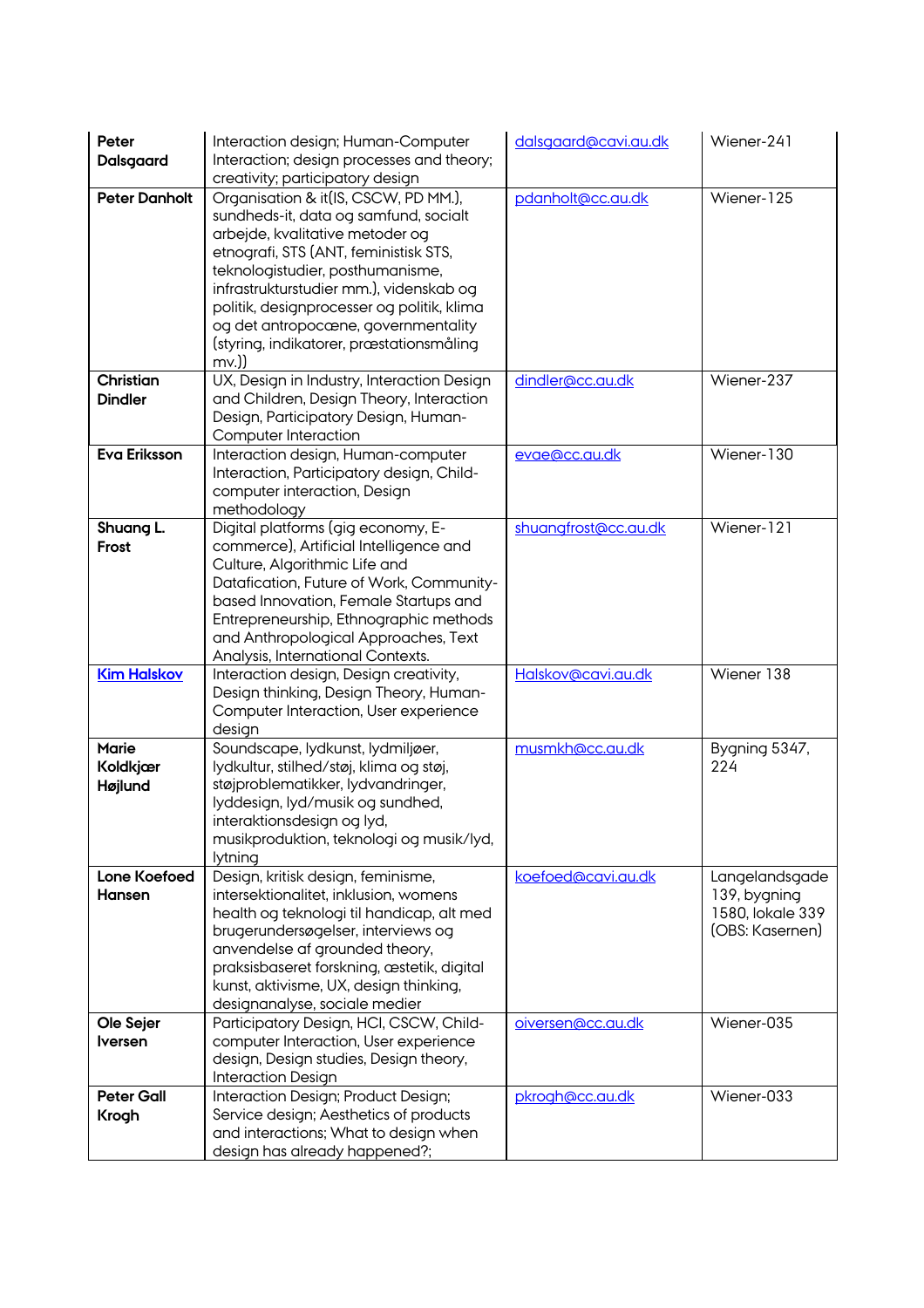|                      | Design4Health; IoT design; Design to<br>unpack and understand practice and<br>perceptions; Research through Design/<br>Constructive Design research. |                        |                          |
|----------------------|------------------------------------------------------------------------------------------------------------------------------------------------------|------------------------|--------------------------|
|                      |                                                                                                                                                      |                        |                          |
| Peter                | Overvågning, børn, udsatte borgere,                                                                                                                  | peter@cc.au.dk         | Wiener-133               |
| Lauritsen            | velfærd, social it, sundheds it, data,                                                                                                               |                        |                          |
|                      | organisationsetnografi, organisation og it,                                                                                                          |                        |                          |
|                      | ANT, STS, demokrati, kvalitativ metode,                                                                                                              |                        |                          |
|                      | sociale medier, borger- og                                                                                                                           |                        |                          |
|                      | brugerinddragelse                                                                                                                                    |                        |                          |
| Timo                 | Project management, Portfolio                                                                                                                        | Timo.leimbach@cc.au.dk | Wiener-127               |
|                      |                                                                                                                                                      |                        |                          |
| Leimbach             | management, Business and IT, Platforms,                                                                                                              |                        |                          |
|                      | Business development, IT and innovation,                                                                                                             |                        |                          |
|                      | STS, Foresight, STI (science, technology                                                                                                             |                        |                          |
|                      | and innovation) policy, economics of                                                                                                                 |                        |                          |
|                      | information, Change management,                                                                                                                      |                        |                          |
|                      | Innovation management                                                                                                                                |                        |                          |
| Germán Leiva         | Human-Computer Interaction,                                                                                                                          | leiva@cc.au.dk         | Bygning 5347,            |
|                      | Interaction Design, Prototyping,                                                                                                                     |                        | 242                      |
|                      | Computational Thinking, Software                                                                                                                     |                        |                          |
|                      |                                                                                                                                                      |                        |                          |
|                      | Engineering, Mixed Reality, Augmented                                                                                                                |                        |                          |
|                      | <b>Reality, Virtual Reality</b>                                                                                                                      |                        |                          |
| <b>Finn Olesen</b>   | Teknologifilosofi, sundheds- og                                                                                                                      | finno@cc.au.dk         | Wiener-131               |
|                      | velfærdsteknologi, postfænomenologi,                                                                                                                 |                        |                          |
|                      | STS-forskning & emotionsstudier                                                                                                                      |                        |                          |
| <b>Jussi Parikka</b> | Digital aesthetics, media theory and                                                                                                                 | parikka@cc.au.dk       | Wiener-219               |
|                      | media archaeology, environmental                                                                                                                     |                        |                          |
|                      | humanities, critical posthumanities, visual                                                                                                          |                        |                          |
|                      | culture and technology, critical data                                                                                                                |                        |                          |
|                      | studies, speculative design, art and                                                                                                                 |                        |                          |
|                      |                                                                                                                                                      |                        |                          |
|                      | design methodologies.                                                                                                                                |                        |                          |
| Søren Pold           | Interfacekritik, digital æstetik, elektronisk                                                                                                        | pold@cavi.au.dk        | Wiener- $2\overline{2}3$ |
|                      | litteratur, digital kultur, kritisk design,                                                                                                          |                        |                          |
|                      | software studier/kultur                                                                                                                              |                        |                          |
| <b>Kasper</b>        | Science and Technology Studies (STS)                                                                                                                 | imvksc@cc.au.dk        | Wiener-119               |
| Hedegård             | Philosophy of Technology                                                                                                                             |                        |                          |
| <b>Schiølin</b>      | Future-making/imaginaries                                                                                                                            |                        |                          |
|                      | Innovation and Governance                                                                                                                            |                        |                          |
|                      | Climate, sustainability and IT                                                                                                                       |                        |                          |
|                      | Issues around technology, power and                                                                                                                  |                        |                          |
|                      | politics                                                                                                                                             |                        |                          |
|                      | Technology and Law                                                                                                                                   |                        |                          |
|                      |                                                                                                                                                      |                        |                          |
|                      | Tech-industry (Silicon Valley etc.)                                                                                                                  |                        |                          |
|                      | Military technology                                                                                                                                  |                        |                          |
|                      | Artificial Intelligence                                                                                                                              |                        |                          |
| Rachel C.            | Human-centred design, participatory                                                                                                                  | rsmith@cavi.au.dk      | Wiener-219               |
| Smith                | design, design anthropology, empirical                                                                                                               |                        |                          |
|                      | research and societal change, multi-                                                                                                                 |                        |                          |
|                      | stakeholder collaboration, technology                                                                                                                |                        |                          |
|                      | and design in education, automated                                                                                                                   |                        |                          |
|                      | urban futures, engaging technologies in                                                                                                              |                        |                          |
|                      | museums, child-computer interaction                                                                                                                  |                        |                          |
| <b>Winnie Soon</b>   | Research through creative practice,                                                                                                                  | wsoon@cc.au.dk         | Wiener-218               |
|                      |                                                                                                                                                      |                        |                          |
|                      | Artistic research/practice, critical                                                                                                                 |                        |                          |
|                      | technical practice, Machine learning,                                                                                                                |                        |                          |
|                      | Software/Data infrastructure/Algorithmic                                                                                                             |                        |                          |